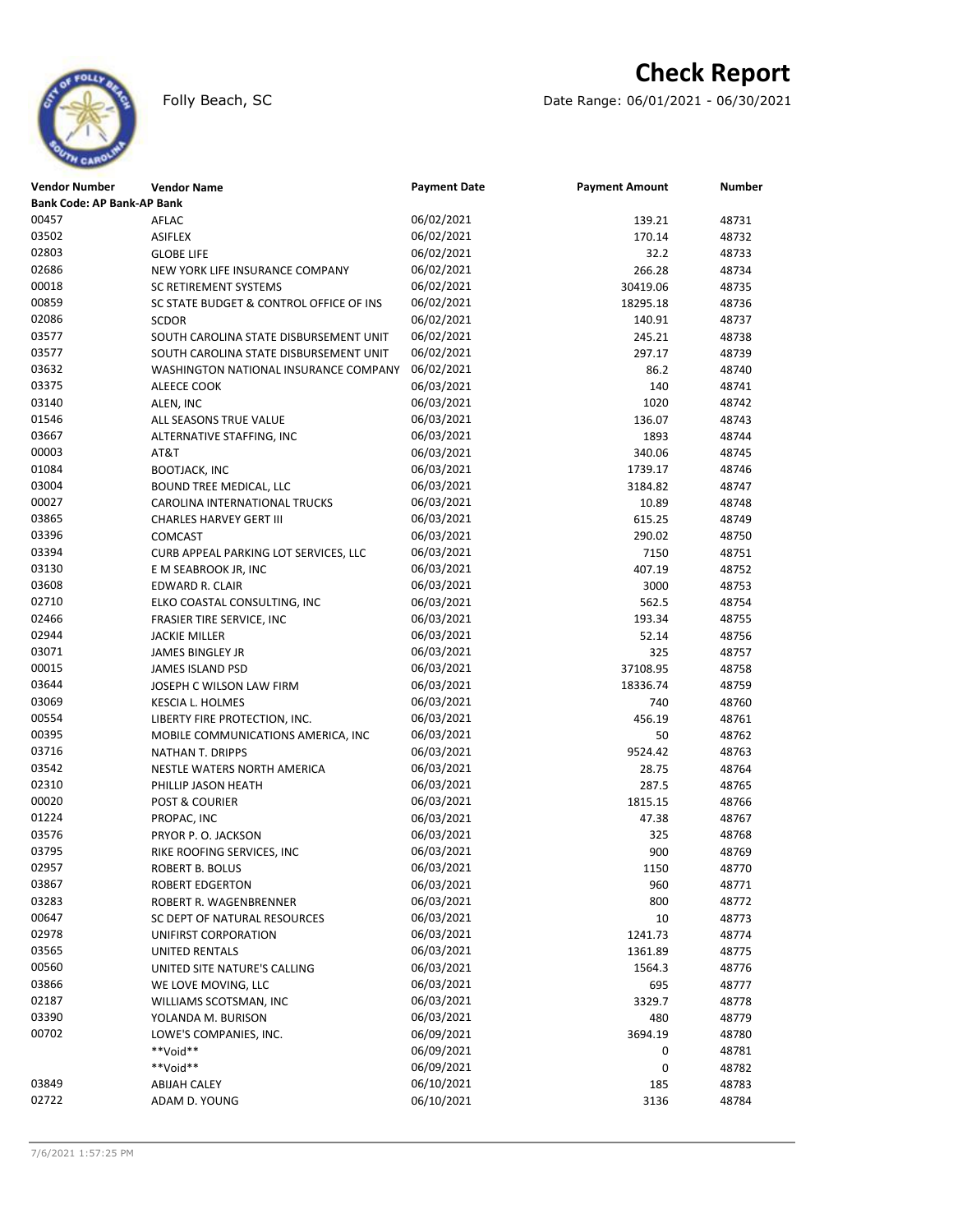**Check Report Date Range: 06/01/2021 - 06/30/2021**

| <b>Vendor Number</b><br><b>Payment Date</b><br>Vendor Name<br><b>Payment Amount</b><br>Number<br>00342<br>06/10/2021<br>43.58<br>48785<br><b>ADVANCE AUTO PARTS</b><br>02172<br>06/10/2021<br>15723.25<br>48786<br>ALLSOURCE ENTERPRISES LLC<br>03667<br>06/10/2021<br>1504.5<br>48787<br>ALTERNATIVE STAFFING, INC<br>00602<br>06/10/2021<br>AMERICAN LEGAL PUBLISHING CORPORATION<br>968.73<br>48788<br>02804<br>06/10/2021<br>43.6<br>48789<br>APPALACHAIN SPRINGS BOTTLE WATER<br>01915<br>06/10/2021<br>AT&T<br>1333.28<br>48790<br>02072<br>AT&T<br>06/10/2021<br>402.05<br>48791<br>01084<br>06/10/2021<br><b>BOOTJACK, INC</b><br>122.61<br>48792<br>03865<br>06/10/2021<br>CHARLES HARVEY GERT III<br>170<br>48793<br>01789<br>06/10/2021<br><b>CHARLESTON COUNTY</b><br>14934<br>48794<br>00316<br>06/10/2021<br>61374.23<br>48795<br><b>CHARLESTON WATER SYSTEM</b><br>00070<br>06/10/2021<br>CITY OF FOLLY BEACH WATER DEPT<br>625.69<br>48796<br>00040<br>06/10/2021<br>2197.52<br>48797<br><b>DOMINION ENERGY</b><br>02527<br>06/10/2021<br><b>EAST COAST HYDRAULICS</b><br>559<br>48798<br>00015<br>06/10/2021<br>JAMES ISLAND PSD<br>6768<br>48799<br>03586<br>06/10/2021<br>JEFFREY GOUIN<br>1200<br>48800<br>03060<br>06/10/2021<br>2280<br>48801<br>JENNIFER STRINGER OBI<br>03870<br>06/10/2021<br>1217.13<br>48802<br><b>JODY GOUKAS</b><br>03069<br>06/10/2021<br>135<br>48803<br>KESCIA L. HOLMES<br>01499<br>06/10/2021<br>132029.1<br>48804<br>LANDSCAPE PAVERS, LLC<br>03573<br>06/10/2021<br>2902.62<br>48805<br>MAIDS OF CHARLESTON, LLC<br>03718<br>06/10/2021<br>140<br>48806<br>MICHAEL DAVID SMITH<br>03858<br>06/10/2021<br>MIKE MCHALE<br>254.12<br>48807<br>00317<br>06/10/2021<br>3299.15<br>48808<br>MILLER SUPPLY COMPANY, INC.<br>00395<br>06/10/2021<br>50<br>48809<br>MOBILE COMMUNICATIONS AMERICA, INC<br>03868<br>06/10/2021<br>3280<br>48810<br>MORRIS-CROKER, LLC<br>03409<br>06/10/2021<br>330<br>48811<br>MY OCEAN RENTAL<br>00017<br>06/10/2021<br>424.61<br>48812<br>OFFICE DEPOT<br>00329<br>06/10/2021<br>PITNEY BOWES<br>204.47<br>48813<br>00045<br>06/10/2021<br>900<br>48814<br>PRIORITY LANDSCAPING<br>00016<br>06/10/2021<br>273.45<br>48815<br>RICOH USA, INC<br>00016<br>06/10/2021<br>320.68<br>48816<br>RICOH USA, INC<br>02957<br>06/10/2021<br>1125<br>48817<br>ROBERT B. BOLUS<br>00363<br>06/10/2021<br>57.6<br>48818<br>SC DEPT OF PUBLIC SAFETY<br>02160<br>06/10/2021<br>139.8<br>48819<br>SC MUNI INSURANCE TRUST<br>00024<br>06/10/2021<br>234.99<br>48820<br>UNIFIRST FIRST AID<br>01185<br>06/10/2021<br>1244.21<br>48821<br><b>VERIZON WIRELESS</b><br>02787<br>06/10/2021<br>97<br>48822<br>VIEO DESIGN LLC<br>03408<br>06/10/2021<br><b>WEST PUBLISHING CORPORATION</b><br>312.45<br>48823<br>03390<br>06/10/2021<br>70<br>48824<br>YOLANDA M. BURISON<br>03869<br>06/10/2021<br>4341.88<br>48825<br><b>AMAZON CAPITAL SERVICES</b><br>**Void**<br>06/10/2021<br>0<br>48826<br>02006<br>06/14/2021<br>12529.78<br>48827<br><b>BB&amp;T FINANCIAL, FSB</b><br>**Void**<br>06/14/2021<br>0<br>48828<br>**Void**<br>06/14/2021<br>0<br>48829<br>**Void**<br>06/14/2021<br>0<br>48830<br>06/14/2021<br>**Void**<br>0<br>48831<br>06/16/2021<br>00457<br>139.21<br>48832<br>AFLAC<br>03502<br>06/16/2021<br><b>ASIFLEX</b><br>170.14<br>48833 |
|----------------------------------------------------------------------------------------------------------------------------------------------------------------------------------------------------------------------------------------------------------------------------------------------------------------------------------------------------------------------------------------------------------------------------------------------------------------------------------------------------------------------------------------------------------------------------------------------------------------------------------------------------------------------------------------------------------------------------------------------------------------------------------------------------------------------------------------------------------------------------------------------------------------------------------------------------------------------------------------------------------------------------------------------------------------------------------------------------------------------------------------------------------------------------------------------------------------------------------------------------------------------------------------------------------------------------------------------------------------------------------------------------------------------------------------------------------------------------------------------------------------------------------------------------------------------------------------------------------------------------------------------------------------------------------------------------------------------------------------------------------------------------------------------------------------------------------------------------------------------------------------------------------------------------------------------------------------------------------------------------------------------------------------------------------------------------------------------------------------------------------------------------------------------------------------------------------------------------------------------------------------------------------------------------------------------------------------------------------------------------------------------------------------------------------------------------------------------------------------------------------------------------------------------------------------------------------------------------------------------------------------------------------------------------------------------------------------------------------------------------------------------------------------------------------------------------------------------------------------------------------------------------------------------------------------------------------------------------------------------------------------------------------------------------------------------------------------------------------------------------------------------------------------------------------------------------------------------------------------------------------------------------------------------------------------------|
|                                                                                                                                                                                                                                                                                                                                                                                                                                                                                                                                                                                                                                                                                                                                                                                                                                                                                                                                                                                                                                                                                                                                                                                                                                                                                                                                                                                                                                                                                                                                                                                                                                                                                                                                                                                                                                                                                                                                                                                                                                                                                                                                                                                                                                                                                                                                                                                                                                                                                                                                                                                                                                                                                                                                                                                                                                                                                                                                                                                                                                                                                                                                                                                                                                                                                                                      |
|                                                                                                                                                                                                                                                                                                                                                                                                                                                                                                                                                                                                                                                                                                                                                                                                                                                                                                                                                                                                                                                                                                                                                                                                                                                                                                                                                                                                                                                                                                                                                                                                                                                                                                                                                                                                                                                                                                                                                                                                                                                                                                                                                                                                                                                                                                                                                                                                                                                                                                                                                                                                                                                                                                                                                                                                                                                                                                                                                                                                                                                                                                                                                                                                                                                                                                                      |
|                                                                                                                                                                                                                                                                                                                                                                                                                                                                                                                                                                                                                                                                                                                                                                                                                                                                                                                                                                                                                                                                                                                                                                                                                                                                                                                                                                                                                                                                                                                                                                                                                                                                                                                                                                                                                                                                                                                                                                                                                                                                                                                                                                                                                                                                                                                                                                                                                                                                                                                                                                                                                                                                                                                                                                                                                                                                                                                                                                                                                                                                                                                                                                                                                                                                                                                      |
|                                                                                                                                                                                                                                                                                                                                                                                                                                                                                                                                                                                                                                                                                                                                                                                                                                                                                                                                                                                                                                                                                                                                                                                                                                                                                                                                                                                                                                                                                                                                                                                                                                                                                                                                                                                                                                                                                                                                                                                                                                                                                                                                                                                                                                                                                                                                                                                                                                                                                                                                                                                                                                                                                                                                                                                                                                                                                                                                                                                                                                                                                                                                                                                                                                                                                                                      |
|                                                                                                                                                                                                                                                                                                                                                                                                                                                                                                                                                                                                                                                                                                                                                                                                                                                                                                                                                                                                                                                                                                                                                                                                                                                                                                                                                                                                                                                                                                                                                                                                                                                                                                                                                                                                                                                                                                                                                                                                                                                                                                                                                                                                                                                                                                                                                                                                                                                                                                                                                                                                                                                                                                                                                                                                                                                                                                                                                                                                                                                                                                                                                                                                                                                                                                                      |
|                                                                                                                                                                                                                                                                                                                                                                                                                                                                                                                                                                                                                                                                                                                                                                                                                                                                                                                                                                                                                                                                                                                                                                                                                                                                                                                                                                                                                                                                                                                                                                                                                                                                                                                                                                                                                                                                                                                                                                                                                                                                                                                                                                                                                                                                                                                                                                                                                                                                                                                                                                                                                                                                                                                                                                                                                                                                                                                                                                                                                                                                                                                                                                                                                                                                                                                      |
|                                                                                                                                                                                                                                                                                                                                                                                                                                                                                                                                                                                                                                                                                                                                                                                                                                                                                                                                                                                                                                                                                                                                                                                                                                                                                                                                                                                                                                                                                                                                                                                                                                                                                                                                                                                                                                                                                                                                                                                                                                                                                                                                                                                                                                                                                                                                                                                                                                                                                                                                                                                                                                                                                                                                                                                                                                                                                                                                                                                                                                                                                                                                                                                                                                                                                                                      |
|                                                                                                                                                                                                                                                                                                                                                                                                                                                                                                                                                                                                                                                                                                                                                                                                                                                                                                                                                                                                                                                                                                                                                                                                                                                                                                                                                                                                                                                                                                                                                                                                                                                                                                                                                                                                                                                                                                                                                                                                                                                                                                                                                                                                                                                                                                                                                                                                                                                                                                                                                                                                                                                                                                                                                                                                                                                                                                                                                                                                                                                                                                                                                                                                                                                                                                                      |
|                                                                                                                                                                                                                                                                                                                                                                                                                                                                                                                                                                                                                                                                                                                                                                                                                                                                                                                                                                                                                                                                                                                                                                                                                                                                                                                                                                                                                                                                                                                                                                                                                                                                                                                                                                                                                                                                                                                                                                                                                                                                                                                                                                                                                                                                                                                                                                                                                                                                                                                                                                                                                                                                                                                                                                                                                                                                                                                                                                                                                                                                                                                                                                                                                                                                                                                      |
|                                                                                                                                                                                                                                                                                                                                                                                                                                                                                                                                                                                                                                                                                                                                                                                                                                                                                                                                                                                                                                                                                                                                                                                                                                                                                                                                                                                                                                                                                                                                                                                                                                                                                                                                                                                                                                                                                                                                                                                                                                                                                                                                                                                                                                                                                                                                                                                                                                                                                                                                                                                                                                                                                                                                                                                                                                                                                                                                                                                                                                                                                                                                                                                                                                                                                                                      |
|                                                                                                                                                                                                                                                                                                                                                                                                                                                                                                                                                                                                                                                                                                                                                                                                                                                                                                                                                                                                                                                                                                                                                                                                                                                                                                                                                                                                                                                                                                                                                                                                                                                                                                                                                                                                                                                                                                                                                                                                                                                                                                                                                                                                                                                                                                                                                                                                                                                                                                                                                                                                                                                                                                                                                                                                                                                                                                                                                                                                                                                                                                                                                                                                                                                                                                                      |
|                                                                                                                                                                                                                                                                                                                                                                                                                                                                                                                                                                                                                                                                                                                                                                                                                                                                                                                                                                                                                                                                                                                                                                                                                                                                                                                                                                                                                                                                                                                                                                                                                                                                                                                                                                                                                                                                                                                                                                                                                                                                                                                                                                                                                                                                                                                                                                                                                                                                                                                                                                                                                                                                                                                                                                                                                                                                                                                                                                                                                                                                                                                                                                                                                                                                                                                      |
|                                                                                                                                                                                                                                                                                                                                                                                                                                                                                                                                                                                                                                                                                                                                                                                                                                                                                                                                                                                                                                                                                                                                                                                                                                                                                                                                                                                                                                                                                                                                                                                                                                                                                                                                                                                                                                                                                                                                                                                                                                                                                                                                                                                                                                                                                                                                                                                                                                                                                                                                                                                                                                                                                                                                                                                                                                                                                                                                                                                                                                                                                                                                                                                                                                                                                                                      |
|                                                                                                                                                                                                                                                                                                                                                                                                                                                                                                                                                                                                                                                                                                                                                                                                                                                                                                                                                                                                                                                                                                                                                                                                                                                                                                                                                                                                                                                                                                                                                                                                                                                                                                                                                                                                                                                                                                                                                                                                                                                                                                                                                                                                                                                                                                                                                                                                                                                                                                                                                                                                                                                                                                                                                                                                                                                                                                                                                                                                                                                                                                                                                                                                                                                                                                                      |
|                                                                                                                                                                                                                                                                                                                                                                                                                                                                                                                                                                                                                                                                                                                                                                                                                                                                                                                                                                                                                                                                                                                                                                                                                                                                                                                                                                                                                                                                                                                                                                                                                                                                                                                                                                                                                                                                                                                                                                                                                                                                                                                                                                                                                                                                                                                                                                                                                                                                                                                                                                                                                                                                                                                                                                                                                                                                                                                                                                                                                                                                                                                                                                                                                                                                                                                      |
|                                                                                                                                                                                                                                                                                                                                                                                                                                                                                                                                                                                                                                                                                                                                                                                                                                                                                                                                                                                                                                                                                                                                                                                                                                                                                                                                                                                                                                                                                                                                                                                                                                                                                                                                                                                                                                                                                                                                                                                                                                                                                                                                                                                                                                                                                                                                                                                                                                                                                                                                                                                                                                                                                                                                                                                                                                                                                                                                                                                                                                                                                                                                                                                                                                                                                                                      |
|                                                                                                                                                                                                                                                                                                                                                                                                                                                                                                                                                                                                                                                                                                                                                                                                                                                                                                                                                                                                                                                                                                                                                                                                                                                                                                                                                                                                                                                                                                                                                                                                                                                                                                                                                                                                                                                                                                                                                                                                                                                                                                                                                                                                                                                                                                                                                                                                                                                                                                                                                                                                                                                                                                                                                                                                                                                                                                                                                                                                                                                                                                                                                                                                                                                                                                                      |
|                                                                                                                                                                                                                                                                                                                                                                                                                                                                                                                                                                                                                                                                                                                                                                                                                                                                                                                                                                                                                                                                                                                                                                                                                                                                                                                                                                                                                                                                                                                                                                                                                                                                                                                                                                                                                                                                                                                                                                                                                                                                                                                                                                                                                                                                                                                                                                                                                                                                                                                                                                                                                                                                                                                                                                                                                                                                                                                                                                                                                                                                                                                                                                                                                                                                                                                      |
|                                                                                                                                                                                                                                                                                                                                                                                                                                                                                                                                                                                                                                                                                                                                                                                                                                                                                                                                                                                                                                                                                                                                                                                                                                                                                                                                                                                                                                                                                                                                                                                                                                                                                                                                                                                                                                                                                                                                                                                                                                                                                                                                                                                                                                                                                                                                                                                                                                                                                                                                                                                                                                                                                                                                                                                                                                                                                                                                                                                                                                                                                                                                                                                                                                                                                                                      |
|                                                                                                                                                                                                                                                                                                                                                                                                                                                                                                                                                                                                                                                                                                                                                                                                                                                                                                                                                                                                                                                                                                                                                                                                                                                                                                                                                                                                                                                                                                                                                                                                                                                                                                                                                                                                                                                                                                                                                                                                                                                                                                                                                                                                                                                                                                                                                                                                                                                                                                                                                                                                                                                                                                                                                                                                                                                                                                                                                                                                                                                                                                                                                                                                                                                                                                                      |
|                                                                                                                                                                                                                                                                                                                                                                                                                                                                                                                                                                                                                                                                                                                                                                                                                                                                                                                                                                                                                                                                                                                                                                                                                                                                                                                                                                                                                                                                                                                                                                                                                                                                                                                                                                                                                                                                                                                                                                                                                                                                                                                                                                                                                                                                                                                                                                                                                                                                                                                                                                                                                                                                                                                                                                                                                                                                                                                                                                                                                                                                                                                                                                                                                                                                                                                      |
|                                                                                                                                                                                                                                                                                                                                                                                                                                                                                                                                                                                                                                                                                                                                                                                                                                                                                                                                                                                                                                                                                                                                                                                                                                                                                                                                                                                                                                                                                                                                                                                                                                                                                                                                                                                                                                                                                                                                                                                                                                                                                                                                                                                                                                                                                                                                                                                                                                                                                                                                                                                                                                                                                                                                                                                                                                                                                                                                                                                                                                                                                                                                                                                                                                                                                                                      |
|                                                                                                                                                                                                                                                                                                                                                                                                                                                                                                                                                                                                                                                                                                                                                                                                                                                                                                                                                                                                                                                                                                                                                                                                                                                                                                                                                                                                                                                                                                                                                                                                                                                                                                                                                                                                                                                                                                                                                                                                                                                                                                                                                                                                                                                                                                                                                                                                                                                                                                                                                                                                                                                                                                                                                                                                                                                                                                                                                                                                                                                                                                                                                                                                                                                                                                                      |
|                                                                                                                                                                                                                                                                                                                                                                                                                                                                                                                                                                                                                                                                                                                                                                                                                                                                                                                                                                                                                                                                                                                                                                                                                                                                                                                                                                                                                                                                                                                                                                                                                                                                                                                                                                                                                                                                                                                                                                                                                                                                                                                                                                                                                                                                                                                                                                                                                                                                                                                                                                                                                                                                                                                                                                                                                                                                                                                                                                                                                                                                                                                                                                                                                                                                                                                      |
|                                                                                                                                                                                                                                                                                                                                                                                                                                                                                                                                                                                                                                                                                                                                                                                                                                                                                                                                                                                                                                                                                                                                                                                                                                                                                                                                                                                                                                                                                                                                                                                                                                                                                                                                                                                                                                                                                                                                                                                                                                                                                                                                                                                                                                                                                                                                                                                                                                                                                                                                                                                                                                                                                                                                                                                                                                                                                                                                                                                                                                                                                                                                                                                                                                                                                                                      |
|                                                                                                                                                                                                                                                                                                                                                                                                                                                                                                                                                                                                                                                                                                                                                                                                                                                                                                                                                                                                                                                                                                                                                                                                                                                                                                                                                                                                                                                                                                                                                                                                                                                                                                                                                                                                                                                                                                                                                                                                                                                                                                                                                                                                                                                                                                                                                                                                                                                                                                                                                                                                                                                                                                                                                                                                                                                                                                                                                                                                                                                                                                                                                                                                                                                                                                                      |
|                                                                                                                                                                                                                                                                                                                                                                                                                                                                                                                                                                                                                                                                                                                                                                                                                                                                                                                                                                                                                                                                                                                                                                                                                                                                                                                                                                                                                                                                                                                                                                                                                                                                                                                                                                                                                                                                                                                                                                                                                                                                                                                                                                                                                                                                                                                                                                                                                                                                                                                                                                                                                                                                                                                                                                                                                                                                                                                                                                                                                                                                                                                                                                                                                                                                                                                      |
|                                                                                                                                                                                                                                                                                                                                                                                                                                                                                                                                                                                                                                                                                                                                                                                                                                                                                                                                                                                                                                                                                                                                                                                                                                                                                                                                                                                                                                                                                                                                                                                                                                                                                                                                                                                                                                                                                                                                                                                                                                                                                                                                                                                                                                                                                                                                                                                                                                                                                                                                                                                                                                                                                                                                                                                                                                                                                                                                                                                                                                                                                                                                                                                                                                                                                                                      |
|                                                                                                                                                                                                                                                                                                                                                                                                                                                                                                                                                                                                                                                                                                                                                                                                                                                                                                                                                                                                                                                                                                                                                                                                                                                                                                                                                                                                                                                                                                                                                                                                                                                                                                                                                                                                                                                                                                                                                                                                                                                                                                                                                                                                                                                                                                                                                                                                                                                                                                                                                                                                                                                                                                                                                                                                                                                                                                                                                                                                                                                                                                                                                                                                                                                                                                                      |
|                                                                                                                                                                                                                                                                                                                                                                                                                                                                                                                                                                                                                                                                                                                                                                                                                                                                                                                                                                                                                                                                                                                                                                                                                                                                                                                                                                                                                                                                                                                                                                                                                                                                                                                                                                                                                                                                                                                                                                                                                                                                                                                                                                                                                                                                                                                                                                                                                                                                                                                                                                                                                                                                                                                                                                                                                                                                                                                                                                                                                                                                                                                                                                                                                                                                                                                      |
|                                                                                                                                                                                                                                                                                                                                                                                                                                                                                                                                                                                                                                                                                                                                                                                                                                                                                                                                                                                                                                                                                                                                                                                                                                                                                                                                                                                                                                                                                                                                                                                                                                                                                                                                                                                                                                                                                                                                                                                                                                                                                                                                                                                                                                                                                                                                                                                                                                                                                                                                                                                                                                                                                                                                                                                                                                                                                                                                                                                                                                                                                                                                                                                                                                                                                                                      |
|                                                                                                                                                                                                                                                                                                                                                                                                                                                                                                                                                                                                                                                                                                                                                                                                                                                                                                                                                                                                                                                                                                                                                                                                                                                                                                                                                                                                                                                                                                                                                                                                                                                                                                                                                                                                                                                                                                                                                                                                                                                                                                                                                                                                                                                                                                                                                                                                                                                                                                                                                                                                                                                                                                                                                                                                                                                                                                                                                                                                                                                                                                                                                                                                                                                                                                                      |
|                                                                                                                                                                                                                                                                                                                                                                                                                                                                                                                                                                                                                                                                                                                                                                                                                                                                                                                                                                                                                                                                                                                                                                                                                                                                                                                                                                                                                                                                                                                                                                                                                                                                                                                                                                                                                                                                                                                                                                                                                                                                                                                                                                                                                                                                                                                                                                                                                                                                                                                                                                                                                                                                                                                                                                                                                                                                                                                                                                                                                                                                                                                                                                                                                                                                                                                      |
|                                                                                                                                                                                                                                                                                                                                                                                                                                                                                                                                                                                                                                                                                                                                                                                                                                                                                                                                                                                                                                                                                                                                                                                                                                                                                                                                                                                                                                                                                                                                                                                                                                                                                                                                                                                                                                                                                                                                                                                                                                                                                                                                                                                                                                                                                                                                                                                                                                                                                                                                                                                                                                                                                                                                                                                                                                                                                                                                                                                                                                                                                                                                                                                                                                                                                                                      |
|                                                                                                                                                                                                                                                                                                                                                                                                                                                                                                                                                                                                                                                                                                                                                                                                                                                                                                                                                                                                                                                                                                                                                                                                                                                                                                                                                                                                                                                                                                                                                                                                                                                                                                                                                                                                                                                                                                                                                                                                                                                                                                                                                                                                                                                                                                                                                                                                                                                                                                                                                                                                                                                                                                                                                                                                                                                                                                                                                                                                                                                                                                                                                                                                                                                                                                                      |
|                                                                                                                                                                                                                                                                                                                                                                                                                                                                                                                                                                                                                                                                                                                                                                                                                                                                                                                                                                                                                                                                                                                                                                                                                                                                                                                                                                                                                                                                                                                                                                                                                                                                                                                                                                                                                                                                                                                                                                                                                                                                                                                                                                                                                                                                                                                                                                                                                                                                                                                                                                                                                                                                                                                                                                                                                                                                                                                                                                                                                                                                                                                                                                                                                                                                                                                      |
|                                                                                                                                                                                                                                                                                                                                                                                                                                                                                                                                                                                                                                                                                                                                                                                                                                                                                                                                                                                                                                                                                                                                                                                                                                                                                                                                                                                                                                                                                                                                                                                                                                                                                                                                                                                                                                                                                                                                                                                                                                                                                                                                                                                                                                                                                                                                                                                                                                                                                                                                                                                                                                                                                                                                                                                                                                                                                                                                                                                                                                                                                                                                                                                                                                                                                                                      |
|                                                                                                                                                                                                                                                                                                                                                                                                                                                                                                                                                                                                                                                                                                                                                                                                                                                                                                                                                                                                                                                                                                                                                                                                                                                                                                                                                                                                                                                                                                                                                                                                                                                                                                                                                                                                                                                                                                                                                                                                                                                                                                                                                                                                                                                                                                                                                                                                                                                                                                                                                                                                                                                                                                                                                                                                                                                                                                                                                                                                                                                                                                                                                                                                                                                                                                                      |
|                                                                                                                                                                                                                                                                                                                                                                                                                                                                                                                                                                                                                                                                                                                                                                                                                                                                                                                                                                                                                                                                                                                                                                                                                                                                                                                                                                                                                                                                                                                                                                                                                                                                                                                                                                                                                                                                                                                                                                                                                                                                                                                                                                                                                                                                                                                                                                                                                                                                                                                                                                                                                                                                                                                                                                                                                                                                                                                                                                                                                                                                                                                                                                                                                                                                                                                      |
|                                                                                                                                                                                                                                                                                                                                                                                                                                                                                                                                                                                                                                                                                                                                                                                                                                                                                                                                                                                                                                                                                                                                                                                                                                                                                                                                                                                                                                                                                                                                                                                                                                                                                                                                                                                                                                                                                                                                                                                                                                                                                                                                                                                                                                                                                                                                                                                                                                                                                                                                                                                                                                                                                                                                                                                                                                                                                                                                                                                                                                                                                                                                                                                                                                                                                                                      |
|                                                                                                                                                                                                                                                                                                                                                                                                                                                                                                                                                                                                                                                                                                                                                                                                                                                                                                                                                                                                                                                                                                                                                                                                                                                                                                                                                                                                                                                                                                                                                                                                                                                                                                                                                                                                                                                                                                                                                                                                                                                                                                                                                                                                                                                                                                                                                                                                                                                                                                                                                                                                                                                                                                                                                                                                                                                                                                                                                                                                                                                                                                                                                                                                                                                                                                                      |
|                                                                                                                                                                                                                                                                                                                                                                                                                                                                                                                                                                                                                                                                                                                                                                                                                                                                                                                                                                                                                                                                                                                                                                                                                                                                                                                                                                                                                                                                                                                                                                                                                                                                                                                                                                                                                                                                                                                                                                                                                                                                                                                                                                                                                                                                                                                                                                                                                                                                                                                                                                                                                                                                                                                                                                                                                                                                                                                                                                                                                                                                                                                                                                                                                                                                                                                      |
|                                                                                                                                                                                                                                                                                                                                                                                                                                                                                                                                                                                                                                                                                                                                                                                                                                                                                                                                                                                                                                                                                                                                                                                                                                                                                                                                                                                                                                                                                                                                                                                                                                                                                                                                                                                                                                                                                                                                                                                                                                                                                                                                                                                                                                                                                                                                                                                                                                                                                                                                                                                                                                                                                                                                                                                                                                                                                                                                                                                                                                                                                                                                                                                                                                                                                                                      |
|                                                                                                                                                                                                                                                                                                                                                                                                                                                                                                                                                                                                                                                                                                                                                                                                                                                                                                                                                                                                                                                                                                                                                                                                                                                                                                                                                                                                                                                                                                                                                                                                                                                                                                                                                                                                                                                                                                                                                                                                                                                                                                                                                                                                                                                                                                                                                                                                                                                                                                                                                                                                                                                                                                                                                                                                                                                                                                                                                                                                                                                                                                                                                                                                                                                                                                                      |
|                                                                                                                                                                                                                                                                                                                                                                                                                                                                                                                                                                                                                                                                                                                                                                                                                                                                                                                                                                                                                                                                                                                                                                                                                                                                                                                                                                                                                                                                                                                                                                                                                                                                                                                                                                                                                                                                                                                                                                                                                                                                                                                                                                                                                                                                                                                                                                                                                                                                                                                                                                                                                                                                                                                                                                                                                                                                                                                                                                                                                                                                                                                                                                                                                                                                                                                      |
|                                                                                                                                                                                                                                                                                                                                                                                                                                                                                                                                                                                                                                                                                                                                                                                                                                                                                                                                                                                                                                                                                                                                                                                                                                                                                                                                                                                                                                                                                                                                                                                                                                                                                                                                                                                                                                                                                                                                                                                                                                                                                                                                                                                                                                                                                                                                                                                                                                                                                                                                                                                                                                                                                                                                                                                                                                                                                                                                                                                                                                                                                                                                                                                                                                                                                                                      |
|                                                                                                                                                                                                                                                                                                                                                                                                                                                                                                                                                                                                                                                                                                                                                                                                                                                                                                                                                                                                                                                                                                                                                                                                                                                                                                                                                                                                                                                                                                                                                                                                                                                                                                                                                                                                                                                                                                                                                                                                                                                                                                                                                                                                                                                                                                                                                                                                                                                                                                                                                                                                                                                                                                                                                                                                                                                                                                                                                                                                                                                                                                                                                                                                                                                                                                                      |
|                                                                                                                                                                                                                                                                                                                                                                                                                                                                                                                                                                                                                                                                                                                                                                                                                                                                                                                                                                                                                                                                                                                                                                                                                                                                                                                                                                                                                                                                                                                                                                                                                                                                                                                                                                                                                                                                                                                                                                                                                                                                                                                                                                                                                                                                                                                                                                                                                                                                                                                                                                                                                                                                                                                                                                                                                                                                                                                                                                                                                                                                                                                                                                                                                                                                                                                      |
| 02803<br>06/16/2021<br><b>GLOBE LIFE</b><br>32.2<br>48834                                                                                                                                                                                                                                                                                                                                                                                                                                                                                                                                                                                                                                                                                                                                                                                                                                                                                                                                                                                                                                                                                                                                                                                                                                                                                                                                                                                                                                                                                                                                                                                                                                                                                                                                                                                                                                                                                                                                                                                                                                                                                                                                                                                                                                                                                                                                                                                                                                                                                                                                                                                                                                                                                                                                                                                                                                                                                                                                                                                                                                                                                                                                                                                                                                                            |
| 02686<br>06/16/2021<br>266.28<br>48835<br>NEW YORK LIFE INSURANCE COMPANY                                                                                                                                                                                                                                                                                                                                                                                                                                                                                                                                                                                                                                                                                                                                                                                                                                                                                                                                                                                                                                                                                                                                                                                                                                                                                                                                                                                                                                                                                                                                                                                                                                                                                                                                                                                                                                                                                                                                                                                                                                                                                                                                                                                                                                                                                                                                                                                                                                                                                                                                                                                                                                                                                                                                                                                                                                                                                                                                                                                                                                                                                                                                                                                                                                            |
| 00018<br>06/16/2021<br>48836<br>SC RETIREMENT SYSTEMS<br>31280.75                                                                                                                                                                                                                                                                                                                                                                                                                                                                                                                                                                                                                                                                                                                                                                                                                                                                                                                                                                                                                                                                                                                                                                                                                                                                                                                                                                                                                                                                                                                                                                                                                                                                                                                                                                                                                                                                                                                                                                                                                                                                                                                                                                                                                                                                                                                                                                                                                                                                                                                                                                                                                                                                                                                                                                                                                                                                                                                                                                                                                                                                                                                                                                                                                                                    |
| 00859<br>06/16/2021<br>SC STATE BUDGET & CONTROL OFFICE OF INS<br>48837<br>17994.42                                                                                                                                                                                                                                                                                                                                                                                                                                                                                                                                                                                                                                                                                                                                                                                                                                                                                                                                                                                                                                                                                                                                                                                                                                                                                                                                                                                                                                                                                                                                                                                                                                                                                                                                                                                                                                                                                                                                                                                                                                                                                                                                                                                                                                                                                                                                                                                                                                                                                                                                                                                                                                                                                                                                                                                                                                                                                                                                                                                                                                                                                                                                                                                                                                  |
| 02086<br><b>SCDOR</b><br>06/16/2021<br>155.52<br>48838                                                                                                                                                                                                                                                                                                                                                                                                                                                                                                                                                                                                                                                                                                                                                                                                                                                                                                                                                                                                                                                                                                                                                                                                                                                                                                                                                                                                                                                                                                                                                                                                                                                                                                                                                                                                                                                                                                                                                                                                                                                                                                                                                                                                                                                                                                                                                                                                                                                                                                                                                                                                                                                                                                                                                                                                                                                                                                                                                                                                                                                                                                                                                                                                                                                               |
| 03577<br>06/16/2021<br>48839<br>SOUTH CAROLINA STATE DISBURSEMENT UNIT<br>245.21                                                                                                                                                                                                                                                                                                                                                                                                                                                                                                                                                                                                                                                                                                                                                                                                                                                                                                                                                                                                                                                                                                                                                                                                                                                                                                                                                                                                                                                                                                                                                                                                                                                                                                                                                                                                                                                                                                                                                                                                                                                                                                                                                                                                                                                                                                                                                                                                                                                                                                                                                                                                                                                                                                                                                                                                                                                                                                                                                                                                                                                                                                                                                                                                                                     |
| 06/16/2021<br>03577<br>297.17<br>48840<br>SOUTH CAROLINA STATE DISBURSEMENT UNIT                                                                                                                                                                                                                                                                                                                                                                                                                                                                                                                                                                                                                                                                                                                                                                                                                                                                                                                                                                                                                                                                                                                                                                                                                                                                                                                                                                                                                                                                                                                                                                                                                                                                                                                                                                                                                                                                                                                                                                                                                                                                                                                                                                                                                                                                                                                                                                                                                                                                                                                                                                                                                                                                                                                                                                                                                                                                                                                                                                                                                                                                                                                                                                                                                                     |
| 03632<br>06/16/2021<br>86.2<br>48841<br>WASHINGTON NATIONAL INSURANCE COMPANY                                                                                                                                                                                                                                                                                                                                                                                                                                                                                                                                                                                                                                                                                                                                                                                                                                                                                                                                                                                                                                                                                                                                                                                                                                                                                                                                                                                                                                                                                                                                                                                                                                                                                                                                                                                                                                                                                                                                                                                                                                                                                                                                                                                                                                                                                                                                                                                                                                                                                                                                                                                                                                                                                                                                                                                                                                                                                                                                                                                                                                                                                                                                                                                                                                        |
| 00018<br>06/17/2021<br>170.36<br>48842<br>SC RETIREMENT SYSTEMS                                                                                                                                                                                                                                                                                                                                                                                                                                                                                                                                                                                                                                                                                                                                                                                                                                                                                                                                                                                                                                                                                                                                                                                                                                                                                                                                                                                                                                                                                                                                                                                                                                                                                                                                                                                                                                                                                                                                                                                                                                                                                                                                                                                                                                                                                                                                                                                                                                                                                                                                                                                                                                                                                                                                                                                                                                                                                                                                                                                                                                                                                                                                                                                                                                                      |
|                                                                                                                                                                                                                                                                                                                                                                                                                                                                                                                                                                                                                                                                                                                                                                                                                                                                                                                                                                                                                                                                                                                                                                                                                                                                                                                                                                                                                                                                                                                                                                                                                                                                                                                                                                                                                                                                                                                                                                                                                                                                                                                                                                                                                                                                                                                                                                                                                                                                                                                                                                                                                                                                                                                                                                                                                                                                                                                                                                                                                                                                                                                                                                                                                                                                                                                      |
| 03691<br>06/17/2021<br>48843<br>32.68                                                                                                                                                                                                                                                                                                                                                                                                                                                                                                                                                                                                                                                                                                                                                                                                                                                                                                                                                                                                                                                                                                                                                                                                                                                                                                                                                                                                                                                                                                                                                                                                                                                                                                                                                                                                                                                                                                                                                                                                                                                                                                                                                                                                                                                                                                                                                                                                                                                                                                                                                                                                                                                                                                                                                                                                                                                                                                                                                                                                                                                                                                                                                                                                                                                                                |
| AARON STRANSKY<br>06/17/2021<br>03849<br>420<br>48844<br>ABIJAH CALEY                                                                                                                                                                                                                                                                                                                                                                                                                                                                                                                                                                                                                                                                                                                                                                                                                                                                                                                                                                                                                                                                                                                                                                                                                                                                                                                                                                                                                                                                                                                                                                                                                                                                                                                                                                                                                                                                                                                                                                                                                                                                                                                                                                                                                                                                                                                                                                                                                                                                                                                                                                                                                                                                                                                                                                                                                                                                                                                                                                                                                                                                                                                                                                                                                                                |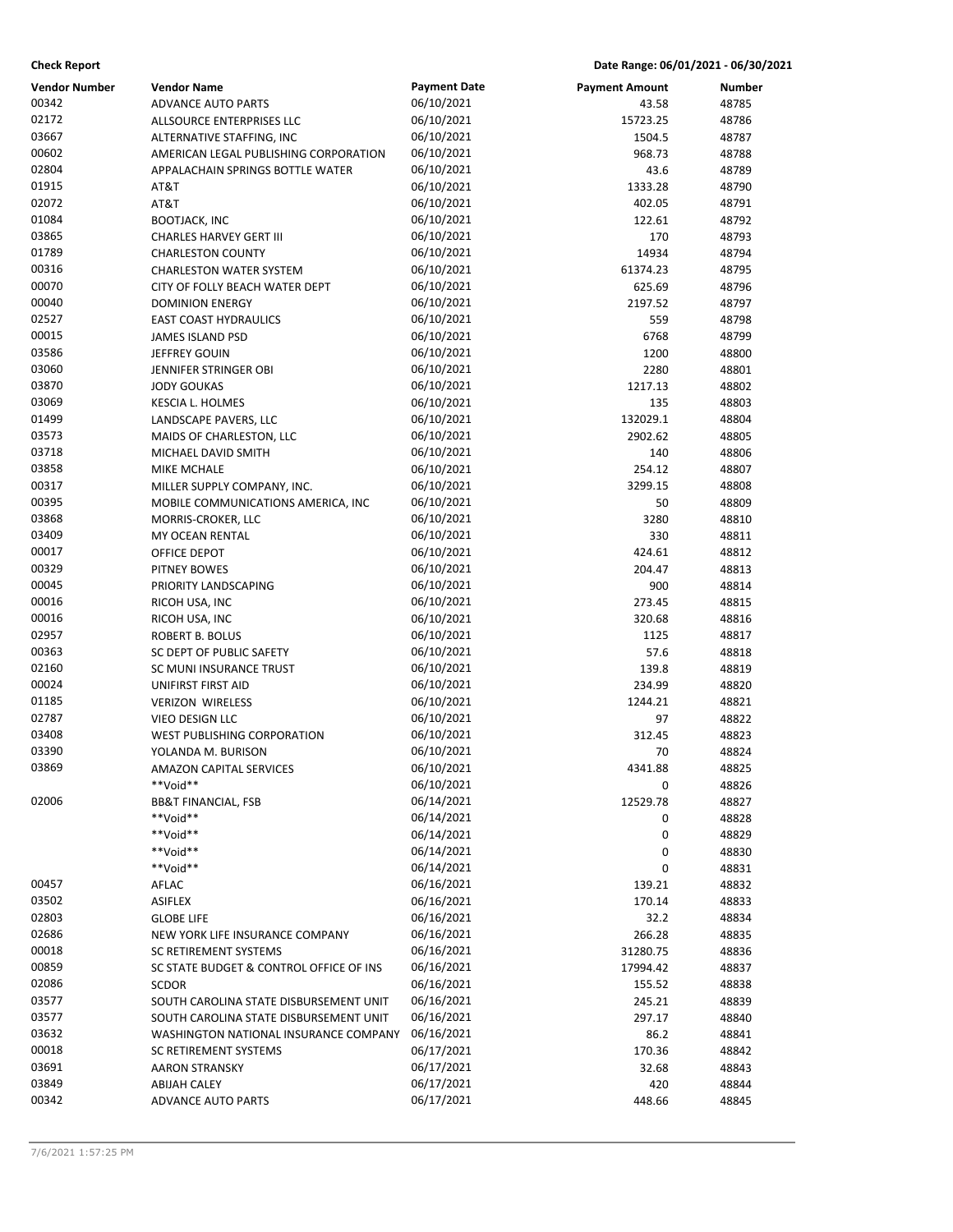| <b>Check Report</b> | Date Range: 06/01/2021 - 06/30/2021 |  |
|---------------------|-------------------------------------|--|
|                     |                                     |  |

| <b>Vendor Number</b> | <b>Vendor Name</b>                                                            | <b>Payment Date</b> | <b>Payment Amount</b> | <b>Number</b> |
|----------------------|-------------------------------------------------------------------------------|---------------------|-----------------------|---------------|
| 03667                | ALTERNATIVE STAFFING, INC                                                     | 06/17/2021          | 1330.5                | 48846         |
| 00212                | AMICK EQUIPMENT COMPANY                                                       | 06/17/2021          | 1379.71               | 48847         |
| 03833                | ANA FALCOU                                                                    | 06/17/2021          | 150                   | 48848         |
| 03826                | ARLENE R. MISKAR                                                              | 06/17/2021          | 150                   | 48849         |
| 01915                | AT&T                                                                          | 06/17/2021          | 101.15                | 48850         |
| 01915                | AT&T                                                                          | 06/17/2021          | 239.65                | 48851         |
| 00153                | <b>B &amp; C UTILITIES</b>                                                    | 06/17/2021          | 7821                  | 48852         |
| 01749                | BEHAVIORAL SYSTEMS, LLC                                                       | 06/17/2021          | 250                   | 48853         |
| 03710                | <b>BLACK MULE PRINT SERVICES</b>                                              | 06/17/2021          | 333.82                | 48854         |
| 01084                | <b>BOOTJACK, INC</b>                                                          | 06/17/2021          | 98.09                 | 48855         |
| 03836                | CHELSEA R. CARTER                                                             | 06/17/2021          | 75                    | 48856         |
| 03837                | CHRISTOPHER J. CARNEY                                                         | 06/17/2021          | 50                    | 48857         |
| 03827                | <b>COLTON MINYARD</b>                                                         | 06/17/2021          | 20                    | 48858         |
| 01588                | CORE & MAIN LP                                                                | 06/17/2021          | 567                   | 48859         |
| 03838                | DAVID CARLOCK                                                                 | 06/17/2021          | 50                    | 48860         |
| 01914                | DAVIS & FLOYD                                                                 | 06/17/2021          | 7404                  | 48861         |
| 03282                | DOCTORS CARE, PA                                                              | 06/17/2021          | 1220                  | 48862         |
| 00040                | <b>DOMINION ENERGY</b>                                                        | 06/17/2021          | 10484.11              | 48863         |
| 00440                | FERGUSON ENTERPRISES, INC.                                                    | 06/17/2021          | 1983.58               | 48864         |
| 00068                | FOLLY BEACH CIVIC CLUB                                                        | 06/17/2021          | 700                   | 48865         |
| 02898                | FOLLY BEACH GREEN TEAM                                                        | 06/17/2021          | 1000                  | 48866         |
| 03731                | <b>GO STORE IT FOLLY ROAD</b>                                                 | 06/17/2021          | 456                   | 48867         |
| 00015                | JAMES ISLAND PSD                                                              | 06/17/2021          | 10800.56              | 48868         |
| 00349                | JAMES ISLAND SIGNS, INC.                                                      | 06/17/2021          | 474.15                | 48869         |
| 03839                | JEANNE L. ANDERS HOEPGEN                                                      | 06/17/2021          | 75                    | 48870         |
| 03069                | KESCIA L. HOLMES                                                              | 06/17/2021          | 140                   | 48871         |
| 03834                | LAURA E. EDDY                                                                 | 06/17/2021          | 160                   | 48872         |
| 03832                | LAUREN E. HEMBREE                                                             | 06/17/2021          | 150                   | 48873         |
| 00470                | LOUIE & SONS BODY SHOP, INC.                                                  | 06/17/2021          | 1000                  | 48874         |
| 00702                | LOWE'S COMPANIES, INC.                                                        | 06/17/2021          | 387.78                | 48875         |
| 03830                | MARK D. JOHNSON                                                               | 06/17/2021          | 75                    | 48876         |
| 03871                | MICHAEL & MELISSE AMMONS                                                      | 06/17/2021          | 522.5                 | 48877         |
| 03718                | MICHAEL DAVID SMITH                                                           | 06/17/2021          | 140                   | 48878         |
| 03835                | MICHAEL H. CRAIG                                                              | 06/17/2021          | 150                   | 48879         |
| 01096                | PALMETTO LAND SURVEYING                                                       | 06/17/2021          | 700                   | 48880         |
| 00045                | PRIORITY LANDSCAPING                                                          | 06/17/2021          | 300                   | 48881         |
| 03576                | PRYOR P.O. JACKSON                                                            | 06/17/2021          | 190                   | 48882         |
| 03149                | READ'S UNIFORMS INC                                                           | 06/17/2021          | 3711.18               | 48883         |
| 03829                | REBECCA L. LUCIA                                                              | 06/17/2021          | 75                    | 48884         |
| 03828                | RHETT N. MARLEY                                                               | 06/17/2021          | 20                    | 48885         |
| 03795                | RIKE ROOFING SERVICES, INC                                                    | 06/17/2021          | 2687                  | 48886         |
| 02957                | ROBERT B. BOLUS                                                               | 06/17/2021          | 1175                  | 48887         |
| 03283                | ROBERT R. WAGENBRENNER                                                        | 06/17/2021          | 800                   | 48888         |
| 03825                | RONALD W. MITCHELL, JR                                                        | 06/17/2021          | 75                    | 48889         |
| 03594                | SATELLITE INDUSTRIES, INC                                                     | 06/17/2021          | 916.16                | 48890         |
| 00408                | SC RURAL WATER ASSOCIATION                                                    | 06/17/2021          | 50                    | 48891         |
| 00859                | SC STATE BUDGET & CONTROL OFFICE OF INS                                       | 06/17/2021          | 591.86                | 48892         |
| 03725                |                                                                               | 06/17/2021          | 6500                  | 48893         |
| 03824                | SCA OF SC, LLC<br>SCOTT E. RETTERBUSH                                         | 06/17/2021          | 150                   | 48894         |
| 01210                |                                                                               | 06/17/2021          | 3700.07               |               |
| 03182                | SEGRA                                                                         |                     |                       | 48895         |
| 03100                | THE SHERWIN WILLIAMS CO<br>WOOD ENVIRONMENT & INFRASTRUCTURE SOLUT 06/17/2021 | 06/17/2021          | 462.72                | 48896         |
| 03849                |                                                                               |                     | 1661.7                | 48897         |
|                      | <b>ABIJAH CALEY</b>                                                           | 06/24/2021          | 340                   | 48898         |
| 03061                | ALL SEASONS LANDSCAPE & MAINTENANCE LLC                                       | 06/24/2021          | 2191.65               | 48899         |
| 01546                | ALL SEASONS TRUE VALUE                                                        | 06/24/2021          | 108.96                | 48900         |
| 03667                | ALTERNATIVE STAFFING, INC                                                     | 06/24/2021          | 1468.5                | 48901         |
| 03869                | <b>AMAZON CAPITAL SERVICES</b>                                                | 06/24/2021          | 710.96                | 48902         |
| 00602                | AMERICAN LEGAL PUBLISHING CORPORATION                                         | 06/24/2021          | 54                    | 48903         |
| 03001                | <b>AQUATIC ANALYTICS LLC</b>                                                  | 06/24/2021          | 335                   | 48904         |
| 00257                | <b>BROOKS SIGN, INC.</b>                                                      | 06/24/2021          | 1940.2                | 48905         |
| 01588                | CORE & MAIN LP                                                                | 06/24/2021          | 29.35                 | 48906         |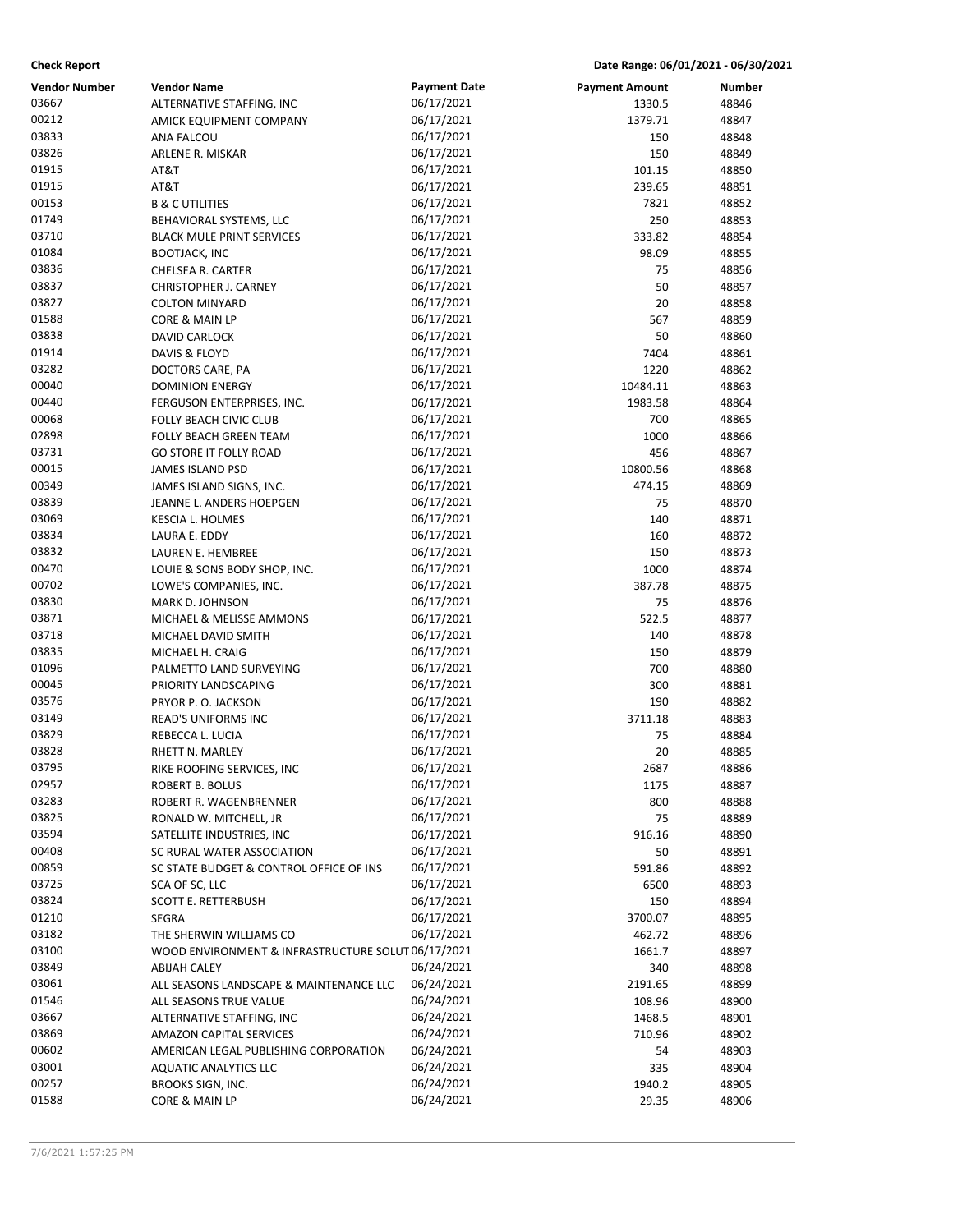| <b>Check Report</b> | Date Range: 06/01/2021 - 06/30/2021 |  |
|---------------------|-------------------------------------|--|
|                     |                                     |  |

| <b>Vendor Number</b><br>01914 | <b>Vendor Name</b>                      | <b>Payment Date</b><br>06/24/2021 | <b>Payment Amount</b><br>12678 | <b>Number</b><br>48907 |
|-------------------------------|-----------------------------------------|-----------------------------------|--------------------------------|------------------------|
| 00722                         | DAVIS & FLOYD                           | 06/24/2021                        |                                |                        |
|                               | DELL MARKETING L. P.                    |                                   | 5510.67                        | 48908                  |
| 03674<br>02618                | DORSEY TIRE COMPANY, INC                | 06/24/2021<br>06/24/2021          | 2304.43                        | 48909                  |
|                               | ELITE TOWING, LLC                       |                                   | 525                            | 48910                  |
| 03842                         | <b>GREGORY ALAN VOTAW</b>               | 06/24/2021                        | 114.45                         | 48911                  |
| 03862                         | JAMES E. CRISP                          | 06/24/2021                        | 1800                           | 48912                  |
| 03596                         | JEFFERY H. WALKER                       | 06/24/2021                        | 3200                           | 48913                  |
| 03069                         | KESCIA L. HOLMES                        | 06/24/2021                        | 260                            | 48914                  |
| 00702                         | LOWE'S COMPANIES, INC.                  | 06/24/2021                        | 78.33                          | 48915                  |
| 03542                         | NESTLE WATERS NORTH AMERICA             | 06/24/2021                        | 258.64                         | 48916                  |
| 03393                         | PAUL J. LAIN                            | 06/24/2021                        | 2015                           | 48917                  |
| 03576                         | PRYOR P.O. JACKSON                      | 06/24/2021                        | 160                            | 48918                  |
| 02957                         | <b>ROBERT B. BOLUS</b>                  | 06/24/2021                        | 1275                           | 48919                  |
| 03867                         | <b>ROBERT EDGERTON</b>                  | 06/24/2021                        | 840                            | 48920                  |
| 00018                         | SC RETIREMENT SYSTEMS                   | 06/24/2021                        | 179.78                         | 48921                  |
| 02298                         | <b>SCSCJA</b>                           | 06/24/2021                        | 775                            | 48922                  |
| 02620                         | SHIRT TALES SCREENPRINTING, INC         | 06/24/2021                        | 1001.71                        | 48923                  |
| 03183                         | <b>SUN BADGE COMPANY</b>                | 06/24/2021                        | 108.75                         | 48924                  |
| 02738                         | SYNCB/AMAZON                            | 06/24/2021                        | 9051.72                        | 48925                  |
|                               | **Void**                                | 06/24/2021                        | 0                              | 48926                  |
| 03873                         | TIMOTHY K. PHILLIPS                     | 06/24/2021                        | 470                            | 48927                  |
| 03565                         | <b>UNITED RENTALS</b>                   | 06/24/2021                        | 1361.89                        | 48928                  |
| 03866                         | WE LOVE MOVING, LLC                     | 06/24/2021                        | 3432.45                        | 48929                  |
| 02187                         | WILLIAMS SCOTSMAN, INC                  | 06/24/2021                        | 4066.82                        | 48930                  |
| 00457                         | AFLAC                                   | 06/29/2021                        | 139.21                         | 48931                  |
| 03502                         | <b>ASIFLEX</b>                          | 06/29/2021                        | 170.14                         | 48932                  |
| 02803                         | <b>GLOBE LIFE</b>                       | 06/29/2021                        | 32.2                           | 48933                  |
| 02686                         | NEW YORK LIFE INSURANCE COMPANY         | 06/29/2021                        | 266.28                         | 48934                  |
| 00018                         | SC RETIREMENT SYSTEMS                   | 06/29/2021                        | 31497.25                       | 48935                  |
| 00859                         | SC STATE BUDGET & CONTROL OFFICE OF INS | 06/29/2021                        | 22340.79                       | 48936                  |
|                               | **Void**                                | 06/29/2021                        | 0                              | 48937                  |
| 02086                         | <b>SCDOR</b>                            | 06/29/2021                        | 122.22                         | 48938                  |
| 03577                         | SOUTH CAROLINA STATE DISBURSEMENT UNIT  | 06/29/2021                        | 297.17                         | 48939                  |
| 03577                         | SOUTH CAROLINA STATE DISBURSEMENT UNIT  | 06/29/2021                        | 245.21                         | 48940                  |
| 03632                         | WASHINGTON NATIONAL INSURANCE COMPANY   | 06/29/2021                        | 86.2                           | 48941                  |
| 03849                         | <b>ABIJAH CALEY</b>                     | 06/30/2021                        | 315                            | 48942                  |
| 03375                         | ALEECE COOK                             | 06/30/2021                        | 160                            | 48943                  |
| 03140                         | ALEN, INC                               | 06/30/2021                        | 1020                           | 48944                  |
| 01546                         | ALL SEASONS TRUE VALUE                  | 06/30/2021                        | 71.92                          | 48945                  |
| 03667                         | ALTERNATIVE STAFFING, INC               | 06/30/2021                        | 1264.5                         | 48946                  |
| 01915                         | AT&T                                    | 06/30/2021                        | 1666.5                         | 48947                  |
| 03396                         | <b>COMCAST</b>                          | 06/30/2021                        | 324.4                          | 48948                  |
| 03394                         | CURB APPEAL PARKING LOT SERVICES, LLC   | 06/30/2021                        | 1250                           | 48949                  |
| 02278                         | DUNCAN PARNELL, INC                     | 06/30/2021                        | 75                             | 48950                  |
| 02046                         | <b>ERIC LUTZ</b>                        | 06/30/2021                        | 152.59                         | 48951                  |
| 00290                         | GLOVER FENCE COMPANY, INC.              | 06/30/2021                        | 1185                           | 48952                  |
| 00015                         | JAMES ISLAND PSD                        | 06/30/2021                        | 1620                           | 48953                  |
| 00349                         | JAMES ISLAND SIGNS, INC.                | 06/30/2021                        | 239.8                          | 48954                  |
| 00702                         |                                         | 06/30/2021                        |                                |                        |
| 01040                         | LOWE'S COMPANIES, INC.                  | 06/30/2021                        | 177.07                         | 48955                  |
| 01040                         | O'CONNOR, INC.                          | 06/30/2021                        | 412.68                         | 48956                  |
|                               | O'CONNOR, INC.                          | 06/30/2021                        | 562.92                         | 48957                  |
| 01040                         | O'CONNOR, INC.                          |                                   | 192.83                         | 48958                  |
| 01040                         | O'CONNOR, INC.                          | 06/30/2021                        | 114.03                         | 48959                  |
| 03393                         | PAUL J. LAIN                            | 06/30/2021                        | 5050                           | 48960                  |
| 00016                         | RICOH USA, INC                          | 06/30/2021                        | 474.4                          | 48961                  |
| 00016                         | RICOH USA, INC                          | 06/30/2021                        | 300                            | 48962                  |
| 00016                         | RICOH USA, INC                          | 06/30/2021                        | 223.31                         | 48963                  |
| 03795                         | RIKE ROOFING SERVICES, INC              | 06/30/2021                        | 28906.54                       | 48964                  |
| 02957                         | ROBERT B. BOLUS                         | 06/30/2021                        | 1025                           | 48965                  |
| 01800                         | ROSS SALES ASSOCIATES, INC              | 06/30/2021                        | 1698.96                        | 48966                  |
| 03425                         | SMOAK'S AIR CONDITIONING CO, INC        | 06/30/2021                        | 563                            | 48967                  |